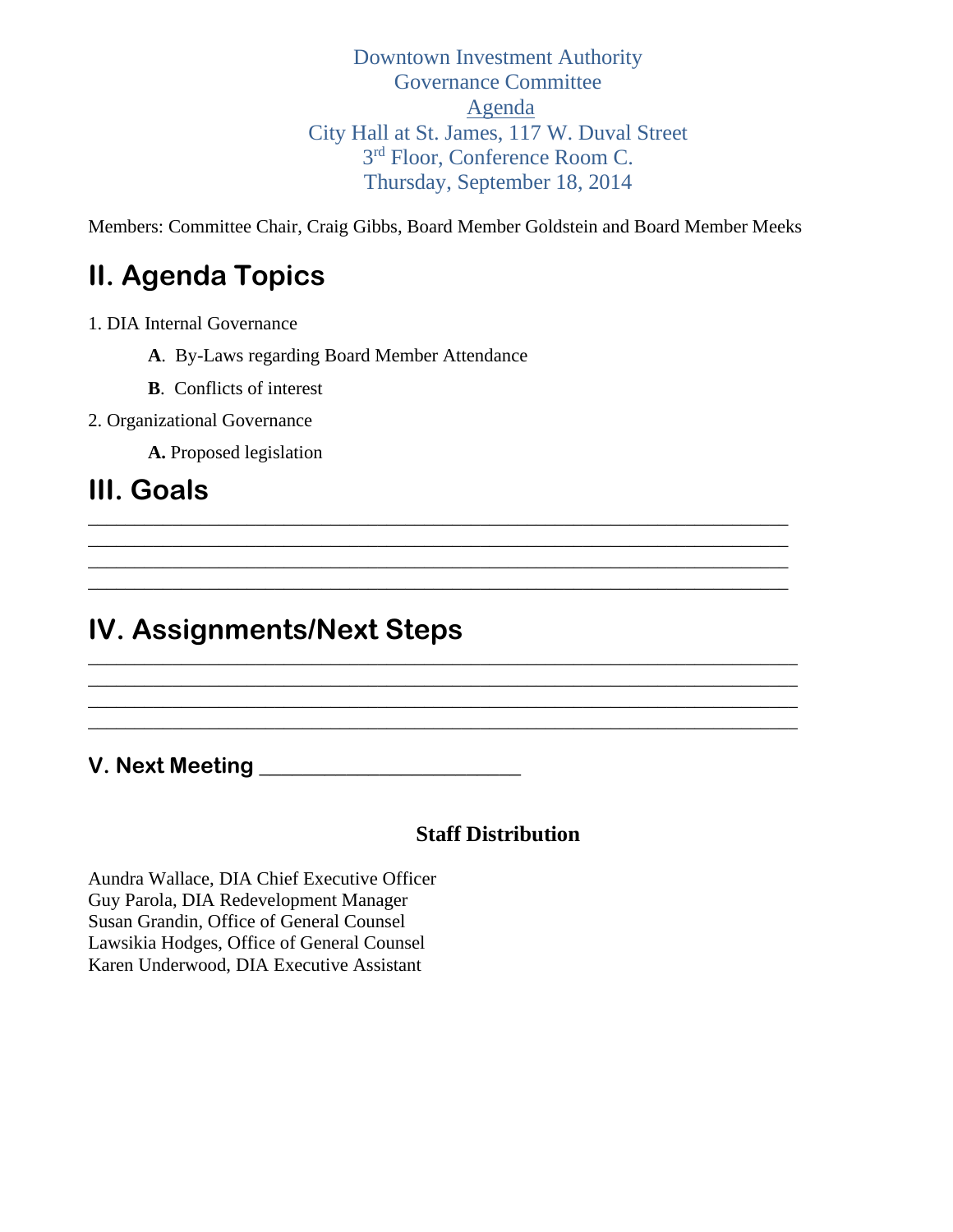**Downtown Investment Authority Governance Committee Meeting**

**City Hall at St. James 117 West Duval St., 3rd Floor Conference Room C**

*Thursday, September 18, 2014 3:00 p.m.*

### *DIA Meeting MEETING MINUTES*

**Board Members Present:** Craig Gibbs, Committee Chairman; Doris Goldstein and Jack Meeks

**Board Members Absent:** None

**Office of General Counsel:** Lawsikia Hodges and Susan Grandin

**Council Member:** Lori Boyer

**Attendees:** Aundra Wallace, DIA Chief Executive Officer; Guy Parola, DIA Redevelopment Manager; and Karen Underwood, DIA Executive Assistant

#### **I. CALL TO ORDER**

Chairman Gibbs convened the governance committee meeting to order at approximately 3:03 p.m.

#### **II. AGENDA TOPICS**

#### **1. DIA INTERNAL GOVERNANCE**

#### **A. BY-LAWS REGARDING BOARD MEMBER ATTENDANCE**

Chairman Gibbs brought forth by laws Section 3.4 Removal.

The committee reviewed and discussed Section 3.4 Removal of the DIA Bylaws.

**A MOTION WAS MADE BY BOARD MEMBER MEEKS AND SECONDED BY BOARD MEMBER GOLDSTEIN TO REQUEST CHAIRMAN BARAKAT TO MEET WITH MIA JONES AND SUBJECT TO THAT MEETING, HAVE A CONVERSATION WITH BOARD MEMBER CLEMENTS REGARDING HIS FUTURE ATTENDANCE. THAT CONVERSATION COULD INCLUDE BUT NOT BE LIMITED TO A DISCUSSION REGARDING HIS ABILITY TO ATTEND FUTURE MEETINGS, AND SUBJECT TO HIS ABILITY TO DO THAT DISCUSSING THE POSSIBLE APPOINTMENT FROM SOMEONE FROM HIS ORGANIZATION INSTEAD WHO WOULD BE A NORMAL AND REGULAR ATTENDEE OF THE DIA REGULAR BOARD MEETINGS. THE MOTION PASSED UNANIMOUSLY 3-0**

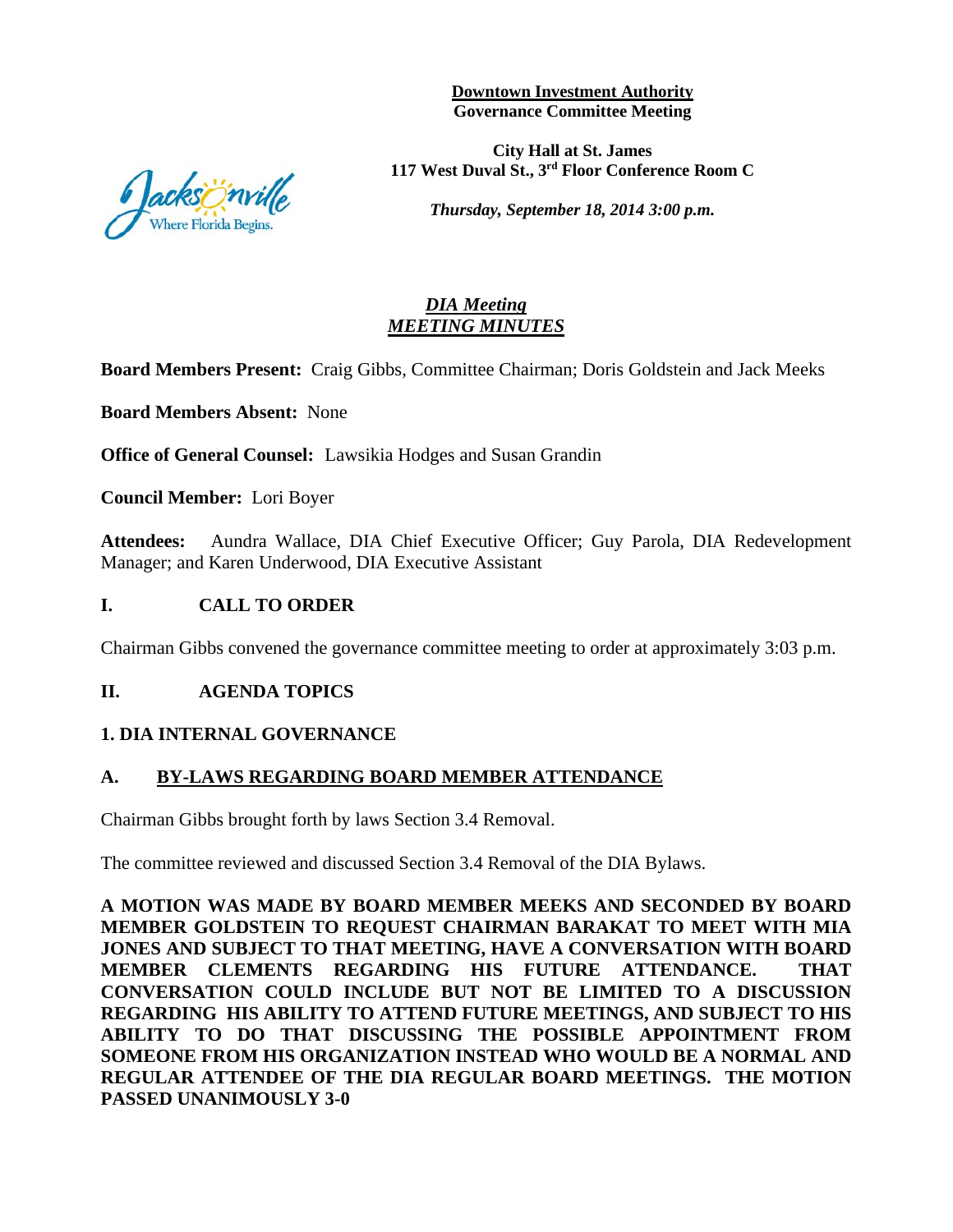Downtown Investment Authority Governance Committee Meeting September 18, 2014 Page 2 of 3

**A MOTION WAS MADE BY BOARD MEMBER GOLDSTEIN AND SECONDED BY BOARD MEMBER MEEKS RECOMMENDING THAT SECTION 3.4 OF THE BYLAWS BE AMENDED TO STATE THAT IF A BOARD MEMBER FAILS TO ATTEND (3) MEETINGS WITHOUT EXCUSE DURING A CALENDAR YEAR WITHOUT CAUSE, THAT THAT PERSON BE SUBJECT TO REMOVAL. THE MOTION PASSED UNANIMOUSLY. 3.0**

The committee member reviewed and discussed Section 3.3 Resignation of the DIA Bylaws.

**A MOTION WAS MADE BY BOARD MEMBER MEEKS AND SECONDED BY BOARD MEMBER GOLDSTEIN RECOMMENDING THAT SECTION 3.3 OF THE DIA BYLAWS BE AMENDED TO STATE ANY MEMBER MAY RESIGN FROM THE DIA BY RESIGNATION EFFECTIVE UPON TENDERING THEIR RESIGNATION IN WRITING TO THE OFFICE OF THE MAYOR OR THE PRESIDENT OF THE COUNCIL DEPENDING ON WHO APPOINTED THE MEMBER. THE MOTION PASSED UNANIMOUSLY 3.0** 

## **B. CONFLICTS OF INTEREST**

The committee reviewed and discussed changes to Ordinance Code Section 55.308 Powers and Duties of board member that serve on other boards.

## **A MOTION WAS MADE BY BOARD MEMBER MEEKS AND SECONDED BY BOARD MEMBER GIBBS RECOMMENDING A CHANGE TO THE ORDINANCE CODE THAT A DIA BOARD MEMBER CAN NOT SERVE ON BOARDS OR HAVE EMPLOYMENT WITH AN ENTITY THAT COMES BEFORE THE DIA FOR FUNDING OR APPROVAL OF BUDGETS. THE MOTION PASSED 2-1-0 (GOLDSTEIN)**

## **2. ORGANIZATIONAL GOVERNANCE**

## **A. PROPOSED LEGISLATION**

## **III. GOALS**

CEO Wallace brought forward the handout of the proposed Ordinance prepared by the Office of General Counsel regarding Government operations, Chapter 656 changes for BID Plan and DIA.

The committee reviewed and discussed the draft proposed legislation regarding having a liaison relationship codified with other City departments.

- Section 28.103 Powers; functions and duties of Director
- $\bullet$  Liaison relationship = Consultation role, advisory recommendation roles or the approval role
- The office of general counsel will provide the other added sections to the next governance committee meeting